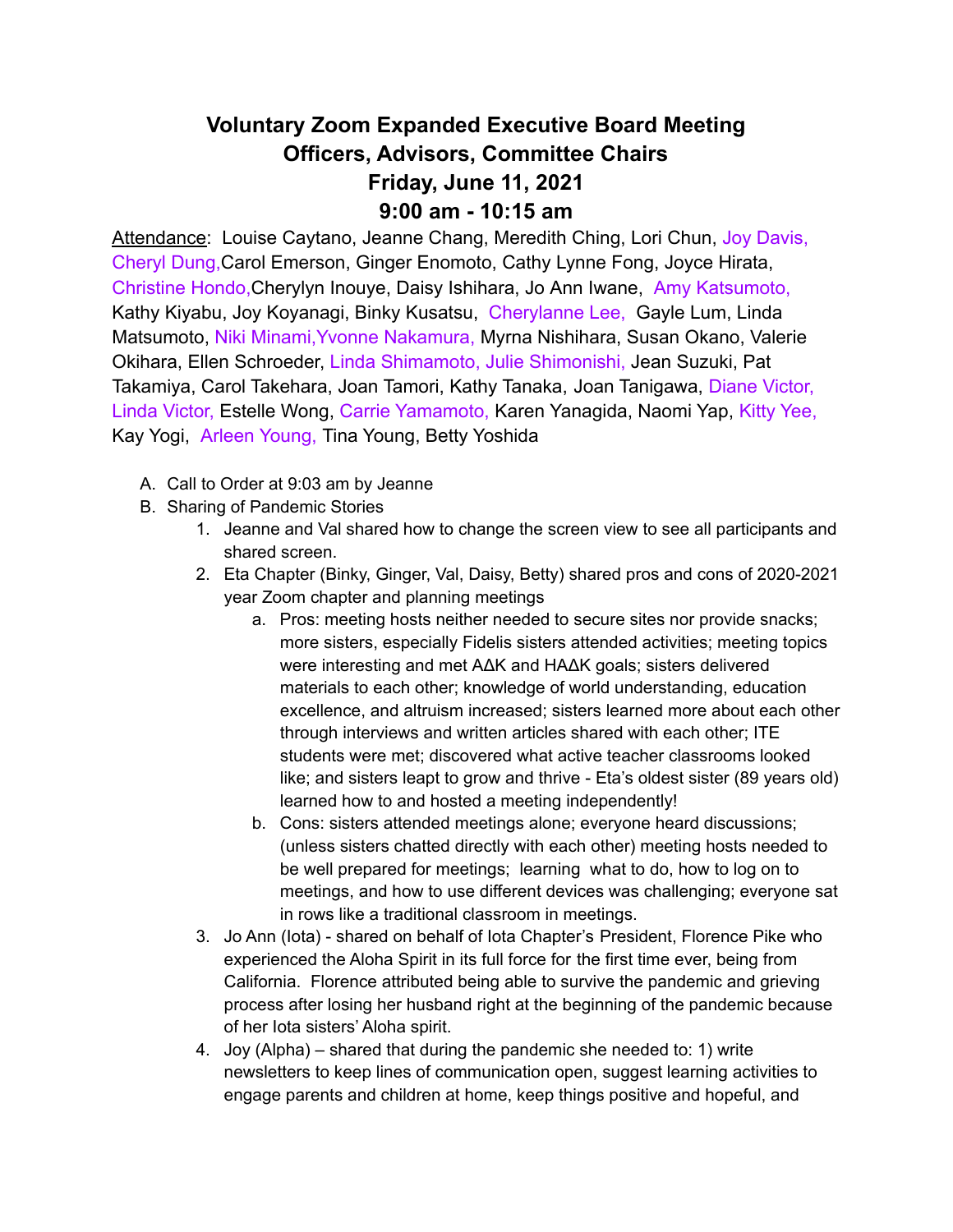reassure parents that everything would be alright from March 2020-July 2020; 2) attend Zoom classes and 3) create learning modules. She also woke up early every morning to help her husband paint their whole house!

- 5. Susan (Nu) thanked everyone who fulfilled officer and committee positions and shared that she is preparing to have her house painted, and was able to clean her house and mail her daughter's things to her during the pandemic.
- 6. Kathy K. (Nu) shared that while cleaning up her AΔK things, she came across a card from a mainland sister she met at her first convention in Toronto (30 years ago) that listed names of teachers she had taught with in Hawai'i. One of the people on the list is Ellen Schroeder's good friend!
- 7. Lori C. (Kappa) shared that after being on the receiving end from her Kappa her sisters during the pandemic, she decided to retire at the end of the year to be on the giving end and will be helping her uncle.
- C. Group Zoom Picture
- D. Fraternity Education #1-#5

*Answered questions about: ADK President Elect, (Anne Marie Brown) SWR International VP, (Diane Best) International Membership VP, (Betty Jo Evers) International Altruistic Projects, (Alzheimer's and St. Jude) and Personal Altruistic Project preference (majority voted for Sowing Seeds of Hope for destitute teens and women in India)*

E. Fraternity Education #6-#10.

*Answered questions about: Plans to participate in Longest Day activity, (Majority - yes) Plans to collect dimes for Dig Deep Navajo Water Project, (Majority - maybe) Plans to attend State Convention, (Majority - yes) Time of SWR Celebration during Virtual International Convention, (Thurs. July 14 10 am HST) Hawaii State policies and Procedures can be found (HADK website)*

- F. Announcements:
	- 1. Please review your job description then add, delete, and update it (i.e. what did you learn, how can things be improved) to share with the next officer or chair person. Jeanne will send notes.
	- 2. Next EB meeting: 08/20/2021 (Zoom)
	- 3. PPG Conference: 08/21/2021 (Zoom)
	- 4. Next report due: 11/20/2021
	- 5. Next EEB meeting: 12/04/2021 (hopefully in person)
	- 6. Review and revise your LT report that was submitted after LT/PPG **Conference**
	- 7. Please nominate chapter sisters for the Hero Award!
- G. Christmas Party Volunteers (if interested, please type your name in the chat)
- H. Voting on Altruistic Committee Non-Profit Recipients
	- 1. Ellen Schroeder, Altruistic Co-Chair moved on behalf of the Altruistic Committee that the HAΔK Executive Board confirm the recommendation